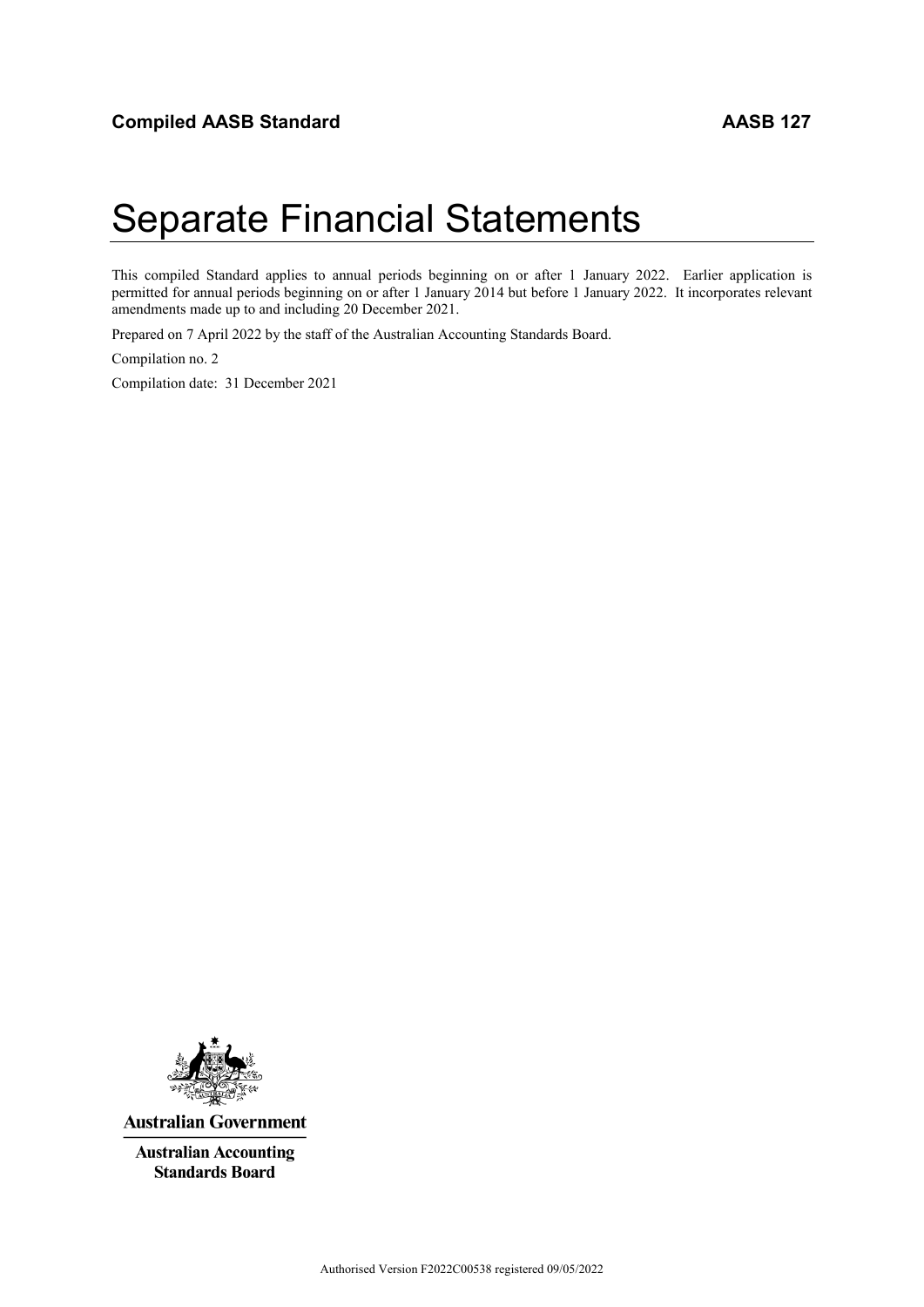## **Obtaining copies of Accounting Standards**

Compiled versions of Standards, original Standards and amending Standards (see Compilation Details) are available on the AASB website: www.aasb.gov.au.

Australian Accounting Standards Board PO Box 204 Collins Street West Victoria 8007 AUSTRALIA

Phone:  $(03)$  9617 7600<br>E-mail: standard@aasb. standard@aasb.gov.au Website: www.aasb.gov.au

#### **Other enquiries**

Phone: (03) 9617 7600 E-mail: standard@aasb.gov.au

#### **COPYRIGHT**

© Commonwealth of Australia 2022

This compiled AASB Standard contains IFRS Foundation copyright material. Reproduction within Australia in unaltered form (retaining this notice) is permitted for personal and non-commercial use subject to the inclusion of an acknowledgment of the source. Requests and enquiries concerning reproduction and rights for commercial purposes within Australia should be addressed to The National Director, Australian Accounting Standards Board, PO Box 204, Collins Street West, Victoria 8007.

All existing rights in this material are reserved outside Australia. Reproduction outside Australia in unaltered form (retaining this notice) is permitted for personal and non-commercial use only. Further information and requests for authorisation to reproduce for commercial purposes outside Australia should be addressed to the IFRS Foundation at www.ifrs.org.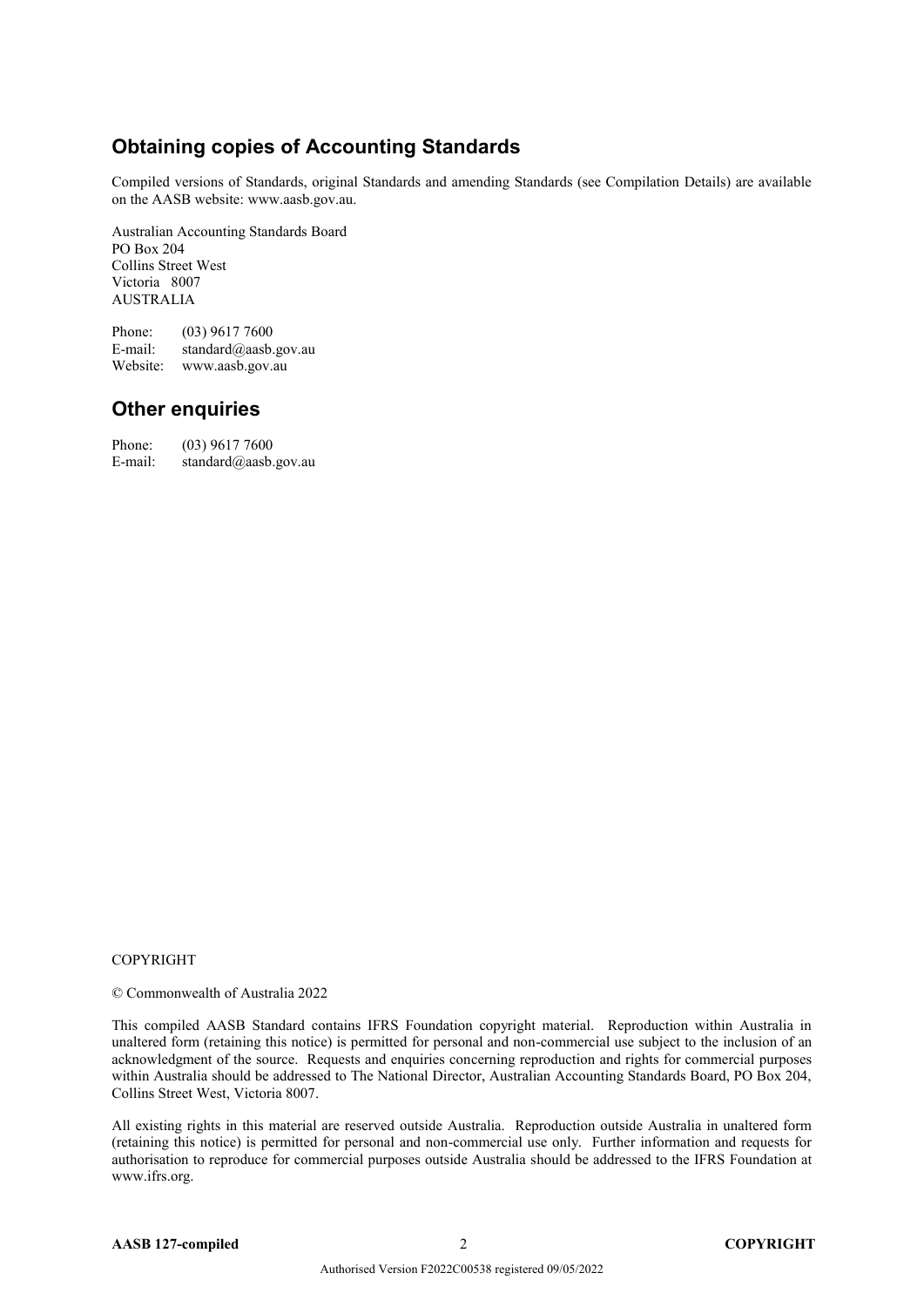#### **Contents**

COMPARISON WITH IAS 27

#### **ACCOUNTING STANDARD AASB 127** *SEPARATE FINANCIAL STATEMENTS*

|                                                         | <i>from paragraph</i> |
|---------------------------------------------------------|-----------------------|
| <b>OBJECTIVE</b>                                        |                       |
| <b>SCOPE</b>                                            | 2                     |
| <b>DEFINITIONS</b>                                      | $\boldsymbol{4}$      |
| <b>PREPARATION OF SEPARATE FINANCIAL STATEMENTS</b>     | 9                     |
| <b>DISCLOSURE</b>                                       | 15                    |
| <b>EFFECTIVE DATE AND TRANSITION</b>                    | 18                    |
| References to AASB 9                                    | 19                    |
| WITHDRAWAL OF IAS 27 (2008)                             |                       |
| <b>COMMENCEMENT OF THE LEGISLATIVE INSTRUMENT</b>       |                       |
| WITHDRAWAL OF AASB PRONOUNCEMENTS                       | Aus $20.2$            |
| <b>APPENDIX</b>                                         |                       |
| A Australian simplified disclosures for Tier 2 entities |                       |
| <b>COMPILATION DETAILS</b>                              |                       |
| <b>DELETED IAS 27 TEXT</b>                              |                       |

**AVAILABLE ON THE AASB WEBSITE Basis for Conclusions on IAS 27**

Australian Accounting Standard AASB 127 *Separate Financial Statements* (as amended) is set out in paragraphs 1 – Aus20.2 and Appendix A. All the paragraphs have equal authority. Paragraphs in **bold type** state the main principles. AASB 127 is to be read in the context of other Australian Accounting Standards, including AASB 1048 *Interpretation of Standards*, which identifies the Australian Accounting Interpretations, and AASB 1057 *Application of Australian Accounting Standards*. In the absence of explicit guidance, AASB 108 *Accounting Policies, Changes in Accounting Estimates and Errors* provides a basis for selecting and applying accounting policies.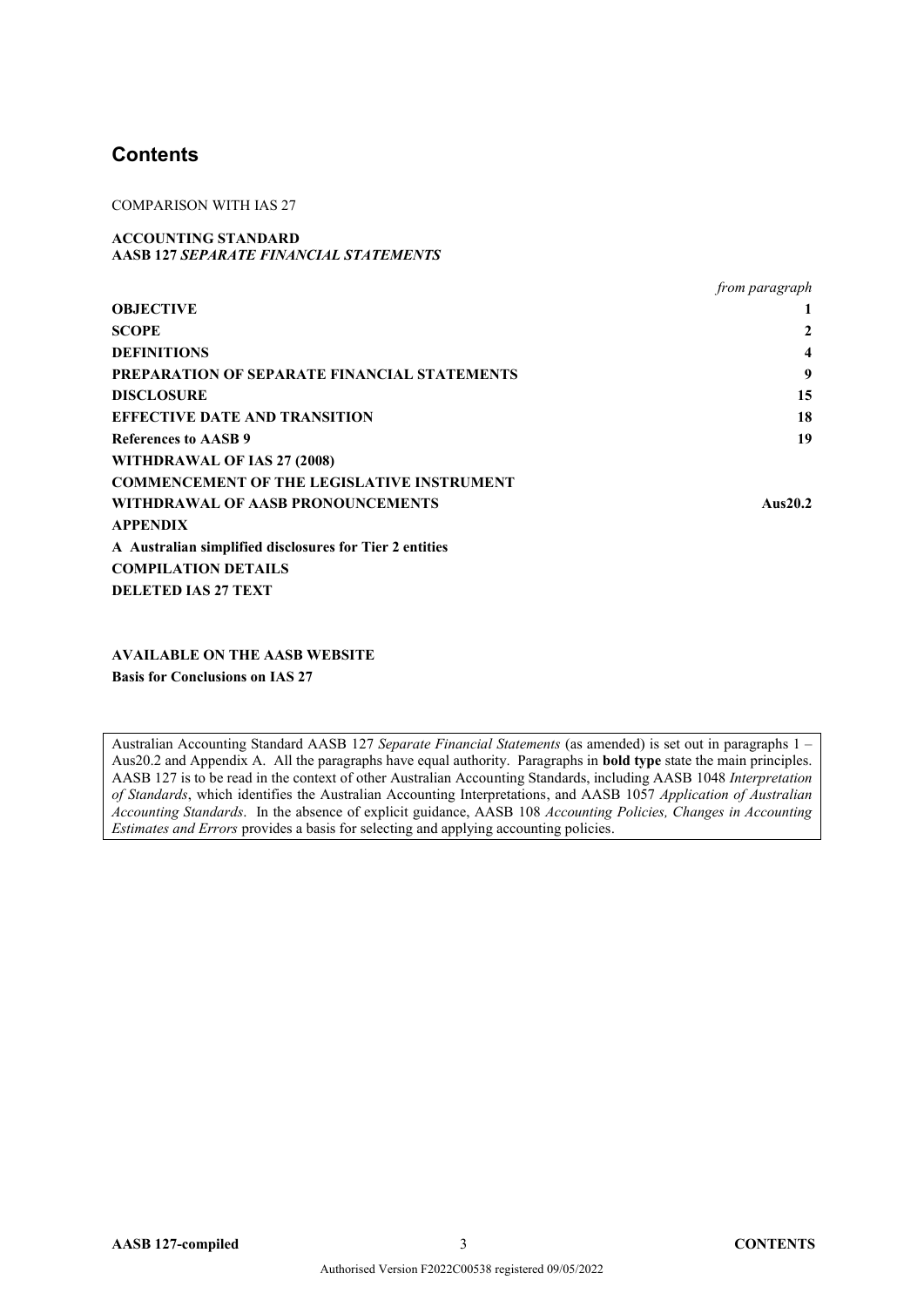## **Comparison with IAS 27**

AASB 127 *Separate Financial Statements* as amended incorporates IAS 27 *Separate Financial Statements* as issued and amended by the International Accounting Standards Board (IASB). Australian-specific paragraphs (which are not included in IAS 27) are identified with the prefix "Aus". Paragraphs that apply only to not-for-profit entities begin by identifying their limited applicability.

## **Tier 1**

For-profit entities complying with AASB 127 also comply with IAS 27.

Not-for-profit entities' compliance with IAS 27 will depend on whether any "Aus" paragraphs that specifically apply to not-for-profit entities provide additional guidance or contain applicable requirements that are inconsistent with IAS 27.

## **Tier 2**

Entities preparing general purpose financial statements under Australian Accounting Standards – Simplified Disclosures (Tier 2) will not be in compliance with IFRS Standards.

AASB 1053 *Application of Tiers of Australian Accounting Standards* explains the two tiers of reporting requirements.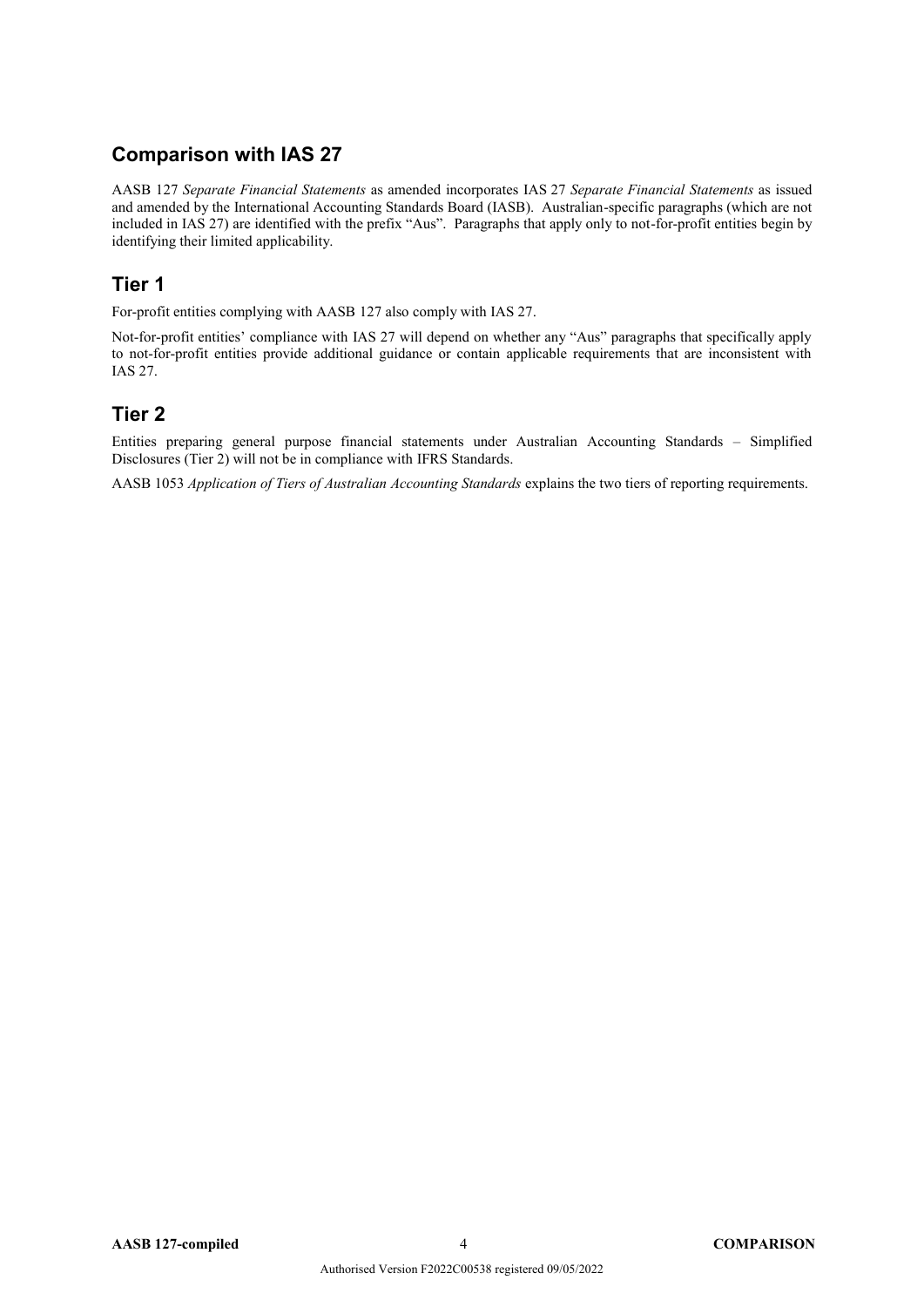## **Accounting Standard AASB 127**

The Australian Accounting Standards Board made Accounting Standard AASB 127 *Separate Financial Statements* under section 334 of the *Corporations Act 2001* on 7 August 2015.

This compiled version of AASB 127 applies to annual periods beginning on or after 1 January 2022. It incorporates relevant amendments contained in other AASB Standards made by the AASB up to and including 20 December 2021 (see Compilation Details).

## **Accounting Standard AASB 127** *Separate Financial Statements*

#### **Objective**

1 The objective of this Standard is to prescribe the accounting and disclosure requirements for investments in subsidiaries, joint ventures and associates when an entity prepares separate financial statements.

#### **Scope**

- **2 This Standard shall be applied in accounting for investments in subsidiaries, joint ventures and associates when an entity elects, or is required by local regulations, to present separate financial statements.**
- 3 This Standard does not mandate which entities produce separate financial statements. It applies when an entity prepares separate financial statements that comply with Australian Accounting Standards.

#### **Definitions**

**4 The following terms are used in this Standard with the meanings specified:**

*Consolidated financial statements* **are the financial statements of a group in which the assets, liabilities, equity, income, expenses and cash flows of the parent and its subsidiaries are presented as those of a single economic entity.**

*Separate financial statements* **are those presented by an entity in which the entity could elect, subject to the requirements in this Standard, to account for its investments in subsidiaries, joint ventures and associates either at cost, in accordance with AASB 9** *Financial Instruments***, or using the equity method as described in AASB 128** *Investments in Associates and Joint Ventures***.**

- 5 The following terms are defined in Appendix A of AASB 10 *Consolidated Financial Statements*, Appendix A of AASB 11 *Joint Arrangements* and paragraph 3 of AASB 128:
	- associate
	- control of an investee
	- equity method
	- group
	- investment entity
	- ioint control
	- joint venture
	- joint venturer
	- parent
	- significant influence
	- subsidiary.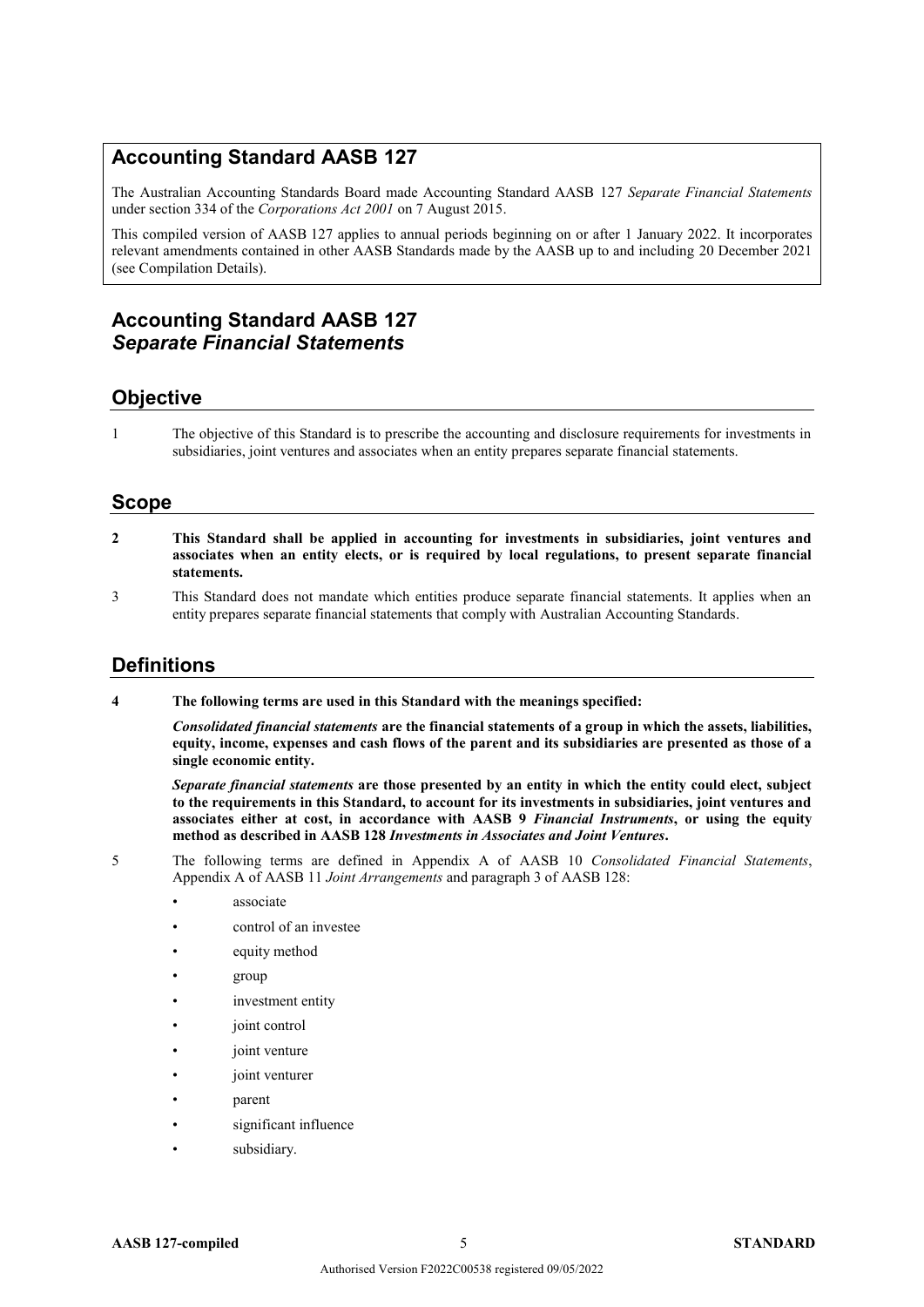- 6 Separate financial statements are those presented in addition to consolidated financial statements or in addition to the financial statements of an investor that does not have investments in subsidiaries but has investments in associates or joint ventures in which the investments in associates or joint ventures are required by AASB 128 to be accounted for using the equity method, other than in the circumstances set out in paragraphs 8–8A.
- 7 The financial statements of an entity that does not have a subsidiary, associate or joint venturer's interest in a joint venture are not separate financial statements.
- 8 An entity that is exempted in accordance with paragraphs 4(a), Aus4.1 and Aus4.2 of AASB 10 from consolidation or paragraphs 17, Aus17.1 and Aus17.2 of AASB 128 from applying the equity method may present separate financial statements as its only financial statements.
- 8A An investment entity that is required, throughout the current period and all comparative periods presented, to apply the exception to consolidation for all of its subsidiaries in accordance with paragraph 31 of AASB 10 presents separate financial statements as its only financial statements.

#### **Preparation of separate financial statements**

- **9 Separate financial statements shall be prepared in accordance with all applicable Standards, except as provided in paragraph 10.**
- **10 When an entity prepares separate financial statements, it shall account for investments in subsidiaries, joint ventures and associates either:**
	- **(a) at cost;**
	- **(b) in accordance with AASB 9; or**
	- **(c) using the equity method as described in AASB 128.**

**The entity shall apply the same accounting for each category of investments. Investments accounted for at cost or using the equity method shall be accounted for in accordance with AASB 5** *Non-current Assets Held for Sale and Discontinued Operations* **when they are classified as held for sale or for distribution (or included in a disposal group that is classified as held for sale or for distribution). The measurement of investments accounted for in accordance with AASB 9 is not changed in such circumstances.**

- 11 If an entity elects, in accordance with paragraph 18 of AASB 128, to measure its investments in associates or joint ventures at fair value through profit or loss in accordance with AASB 9, it shall also account for those investments in the same way in its separate financial statements.
- 11A If a parent is required, in accordance with paragraph 31 of AASB 10, to measure its investment in a subsidiary at fair value through profit or loss in accordance with AASB 9, it shall also account for its investment in a subsidiary in the same way in its separate financial statements.
- 11B When a parent ceases to be an investment entity, or becomes an investment entity, it shall account for the change from the date when the change in status occurred, as follows:
	- (a) when an entity ceases to be an investment entity, the entity shall account for an investment in a subsidiary in accordance with paragraph 10. The date of the change of status shall be the deemed acquisition date. The fair value of the subsidiary at the deemed acquisition date shall represent the transferred deemed consideration when accounting for the investment in accordance with paragraph 10.
		- (i) [deleted]
		- (ii) [deleted]
	- (b) when an entity becomes an investment entity, it shall account for an investment in a subsidiary at fair value through profit or loss in accordance with AASB 9. The difference between the previous carrying amount of the subsidiary and its fair value at the date of the change of status of the investor shall be recognised as a gain or loss in profit or loss. The cumulative amount of any gain or loss previously recognised in other comprehensive income in respect of those subsidiaries shall be treated as if the investment entity had disposed of those subsidiaries at the date of change in status.
- **12 Dividends from a subsidiary, a joint venture or an associate are recognised in the separate financial statements of an entity when the entity's right to receive the dividend is established. The dividend is recognised in profit or loss unless the entity elects to use the equity method, in which case the dividend is recognised as a reduction from the carrying amount of the investment.**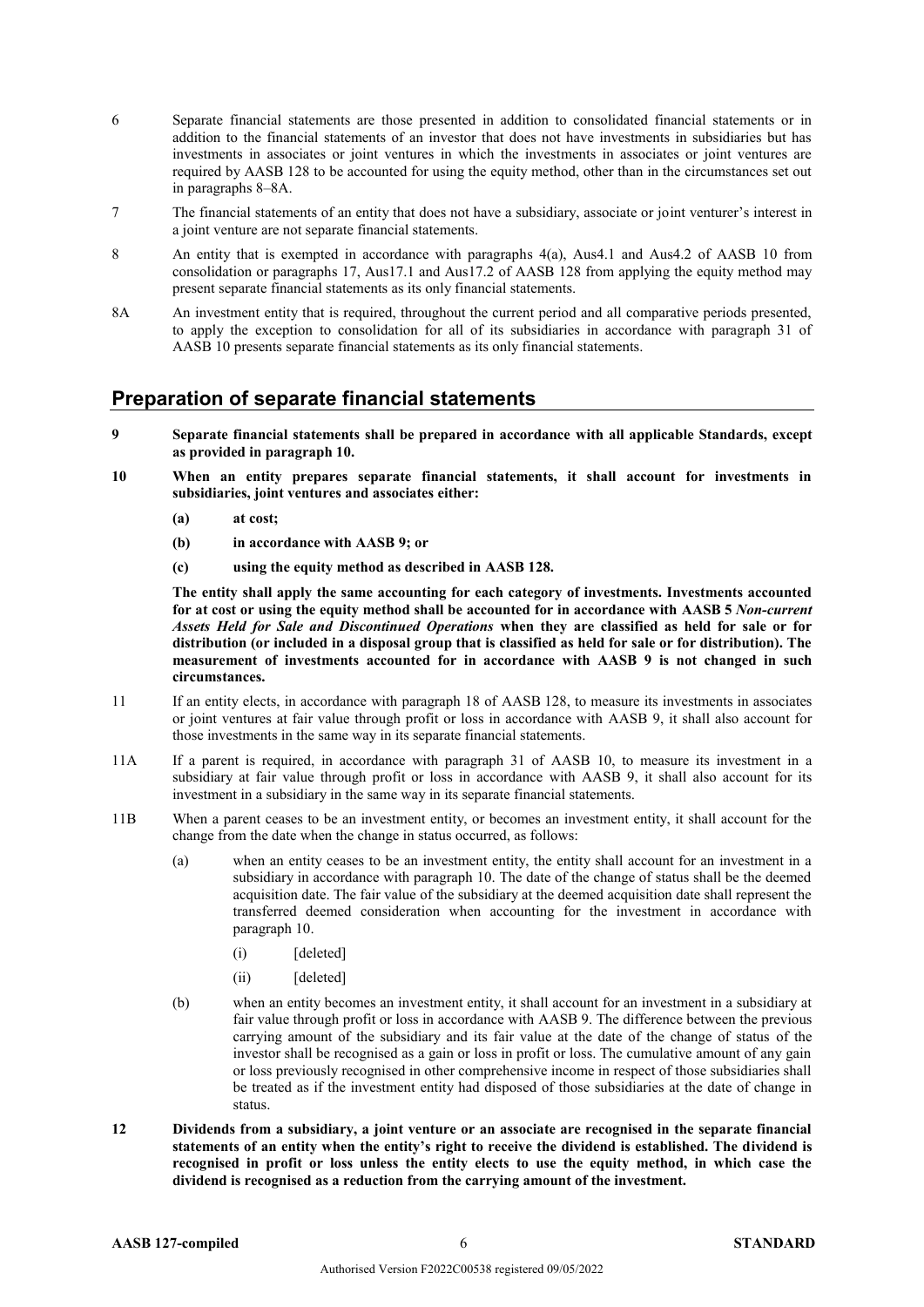- 13 When a parent reorganises the structure of its group by establishing a new entity as its parent in a manner that satisfies the following criteria:
	- (a) the new parent obtains control of the original parent by issuing equity instruments in exchange for existing equity instruments of the original parent;
	- (b) the assets and liabilities of the new group and the original group are the same immediately before and after the reorganisation; and
	- (c) the owners of the original parent before the reorganisation have the same absolute and relative interests in the net assets of the original group and the new group immediately before and after the reorganisation,

and the new parent accounts for its investment in the original parent in accordance with paragraph 10(a) in its separate financial statements, the new parent shall measure cost at the carrying amount of its share of the equity items shown in the separate financial statements of the original parent at the date of the reorganisation.

14 Similarly, an entity that is not a parent might establish a new entity as its parent in a manner that satisfies the criteria in paragraph 13. The requirements in paragraph 13 apply equally to such reorganisations. In such cases, references to 'original parent' and 'original group' are to the 'original entity'.

#### **Disclosure**

- **15 An entity shall apply all applicable Standards when providing disclosures in its separate financial statements, including the requirements in paragraphs 16–17.**
- **16 When a parent, in accordance with paragraphs 4(a), Aus4.1 and Aus4.2 of AASB 10, elects not to prepare consolidated financial statements and instead prepares separate financial statements, it shall disclose in those separate financial statements:**
	- **(a) the fact that the financial statements are separate financial statements; that the exemption from consolidation has been used; the name and principal place of business (and country of incorporation, if different) of the entity whose consolidated financial statements that comply with International Financial Reporting Standards have been produced for public use; and the address where those consolidated financial statements are obtainable.**
	- **(b) a list of significant investments in subsidiaries, joint ventures and associates, including:**
		- **(i) the name of those investees.**
		- **(ii) the principal place of business (and country of incorporation, if different) of those investees.**
		- **(iii) its proportion of the ownership interest (and its proportion of the voting rights, if different) held in those investees.**
	- **(c) a description of the method used to account for the investments listed under (b).**
- **Aus16.1 When a not-for-profit parent, in accordance with paragraphs 4(a), Aus4.1 and Aus4.2 of AASB 10, elects not to prepare consolidated financial statements and instead prepares separate financial statements, it shall disclose in those separate financial statements the disclosures specified in paragraph 16, with the exception that the reference in paragraph 16(a) to 'International Financial Reporting Standards' is replaced by a reference to 'Australian Accounting Standards'.**
- **16A When an investment entity that is a parent (other than a parent covered by paragraphs 16–Aus16.1) prepares, in accordance with paragraph 8A, separate financial statements as its only financial statements, it shall disclose that fact. The investment entity shall also present the disclosures relating to investment entities required by AASB 12** *Disclosure of Interests in Other Entities***.**
- **17 When a parent (other than a parent covered by paragraphs 16–Aus16.1 or paragraph 16A) or an investor with joint control of, or significant influence over, an investee prepares separate financial statements, the parent or investor shall identify the financial statements prepared in accordance with AASB 10, AASB 11 or AASB 128 to which they relate. The parent or investor shall also disclose in its separate financial statements:**
	- **(a) the fact that the statements are separate financial statements and the reasons why those statements are prepared if not required by law.**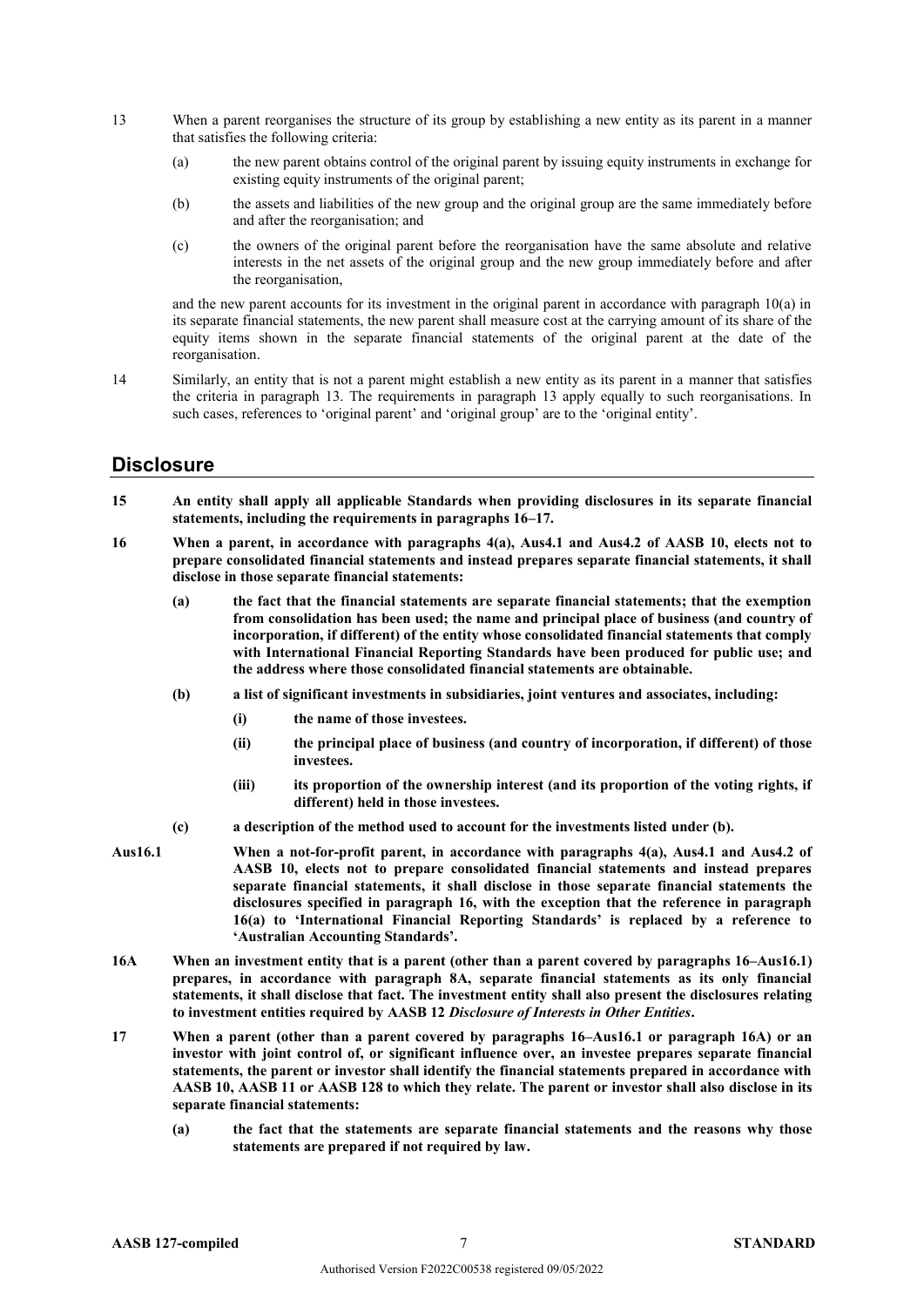- **(b) a list of significant investments in subsidiaries, joint ventures and associates, including:**
	- **(i) the name of those investees.**
	- **(ii) the principal place of business (and country of incorporation, if different) of those investees.**
	- **(iii) its proportion of the ownership interest (and its proportion of the voting rights, if different) held in those investees.**
- **(c) a description of the method used to account for the investments listed under (b).**

#### **Effective date and transition**

- 18 An entity shall apply this Standard for annual periods beginning on or after 1 January 2016. Earlier application is permitted for periods beginning on or after 1 January 2014 but before 1 January 2016. If an entity applies this Standard earlier, it shall disclose that fact and apply AASB 10, AASB 11, AASB 12 and AASB 128 at the same time.
- 18A AASB 2013-5 *Amendments to Australian Accounting Standards – Investment Entities*, issued in August 2013, amended the previous version of this Standard as follows: amended paragraphs 5, 6, 17 and 18, and added paragraphs 8A, 11A–11B, 16A and 18B–18I. An entity shall apply those amendments for annual periods beginning on or after 1 January 2014. Early adoption is permitted. If an entity applies those amendments earlier, it shall disclose that fact and apply all amendments included in *Investment Entities* at the same time.
- 18B If, at the date of initial application of AASB 2013-5 (which, for the purposes of this Standard, is the beginning of the annual reporting period for which those amendments are applied for the first time), a parent concludes that it is an investment entity, it shall apply paragraphs 18C–18I to its investment in a subsidiary.
- 18C At the date of initial application, an investment entity that previously measured its investment in a subsidiary at cost shall instead measure that investment at fair value through profit or loss as if the requirements of this Standard had always been effective. The investment entity shall adjust retrospectively the annual period immediately preceding the date of initial application and shall adjust retained earnings at the beginning of the immediately preceding period for any difference between:
	- (a) the previous carrying amount of the investment; and
	- (b) the fair value of the investor's investment in the subsidiary.
- 18D At the date of initial application, an investment entity that previously measured its investment in a subsidiary at fair value through other comprehensive income shall continue to measure that investment at fair value. The cumulative amount of any fair value adjustment previously recognised in other comprehensive income shall be transferred to retained earnings at the beginning of the annual period immediately preceding the date of initial application.
- 18E At the date of initial application, an investment entity shall not make adjustments to the previous accounting for an interest in a subsidiary that it had previously elected to measure at fair value through profit or loss in accordance with AASB 9, as permitted in paragraph 10.
- 18F Before the date that AASB 13 *Fair Value Measurement* is adopted, an investment entity shall use the fair value amounts previously reported to investors or to management, if those amounts represent the amount for which the investment could have been exchanged between knowledgeable, willing parties in an arm's length transaction at the date of the valuation.
- 18G If measuring the investment in the subsidiary in accordance with paragraphs 18C–18F is impracticable (as defined in AASB 108 *Accounting Policies, Changes in Accounting Estimates and Errors*), an investment entity shall apply the requirements of this Standard at the beginning of the earliest period for which application of paragraphs 18C–18F is practicable, which may be the current period. The investor shall adjust retrospectively the annual period immediately preceding the date of initial application, unless the beginning of the earliest period for which application of this paragraph is practicable is the current period. When the date that it is practicable for the investment entity to measure the fair value of the subsidiary is earlier than the beginning of the immediately preceding period, the investor shall adjust equity at the beginning of the immediately preceding period for any difference between:
	- (a) the previous carrying amount of the investment; and
	- (b) the fair value of the investor's investment in the subsidiary.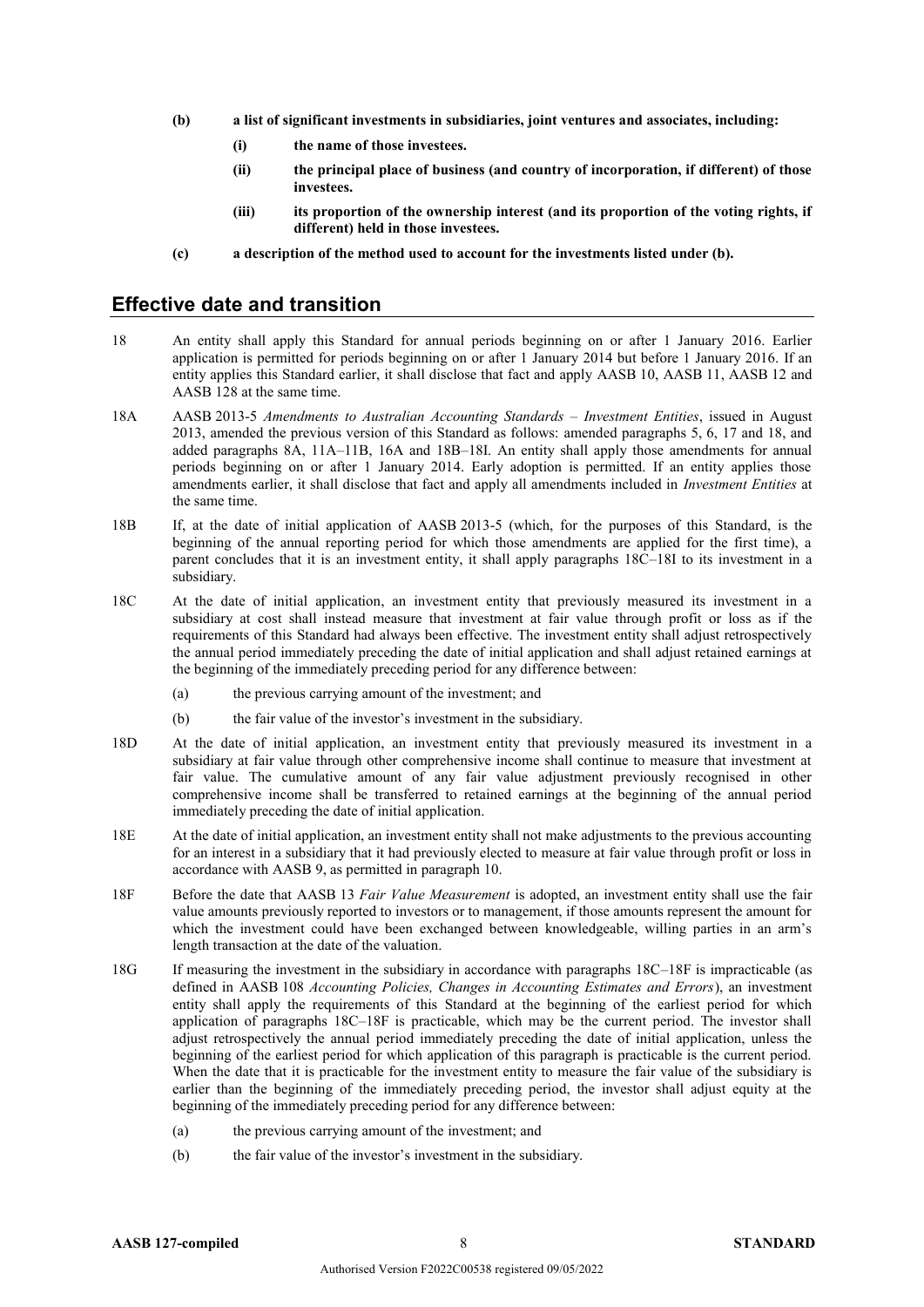If the earliest period for which application of this paragraph is practicable is the current period, the adjustment to equity shall be recognised at the beginning of the current period.

- 18H If an investment entity has disposed of, or lost control of, an investment in a subsidiary before the date of initial application of AASB 2013-5, the investment entity is not required to make adjustments to the previous accounting for that investment.
- 18I Notwithstanding the references to the annual period immediately preceding the date of initial application (the 'immediately preceding period') in paragraphs 18C–18G, an entity may also present adjusted comparative information for any earlier periods presented, but is not required to do so. If an entity does present adjusted comparative information for any earlier periods, all references to the 'immediately preceding period' in paragraphs 18C–18G shall be read as the 'earliest adjusted comparative period presented'. If an entity presents unadjusted comparative information for any earlier periods, it shall clearly identify the information that has not been adjusted, state that it has been prepared on a different basis, and explain that basis.
- 18J AASB 2014-9 *Amendments to Australian Accounting Standards – Equity Method in Separate Financial Statements*, issued in December 2014, amended the previous version of this Standard as follows: amended paragraphs 4–7, 10, 11B and 12. An entity shall apply those amendments for annual periods beginning on or after 1 January 2016 retrospectively in accordance with AASB 108 *Accounting Policies, Changes in Accounting Estimates and Errors*. Earlier application is permitted. If an entity applies those amendments for an earlier period, it shall disclose that fact.

## **References to AASB 9**

19 If an entity applies this Standard but does not yet apply AASB 9, any reference to AASB 9 shall be read as a reference to AASB 139 *Financial Instruments: Recognition and Measurement*.

## **Withdrawal of IAS 27 (2008)**

20 [Deleted by the AASB]

#### **Commencement of the legislative instrument**

Aus20.1 [Repealed]

## **Withdrawal of AASB pronouncements**

Aus20.2 This Standard repeals AASB 127 *Separate Financial Statements* issued in August 2011. Despite the repeal, after the time this Standard starts to apply under section 334 of the Corporations Act (either generally or in relation to an individual entity), the repealed Standard continues to apply in relation to any period ending before that time as if the repeal had not occurred.

> [Note: When this Standard applies under section 334 of the Corporations Act (either generally or in relation to an individual entity), it supersedes the application of the repealed Standard.]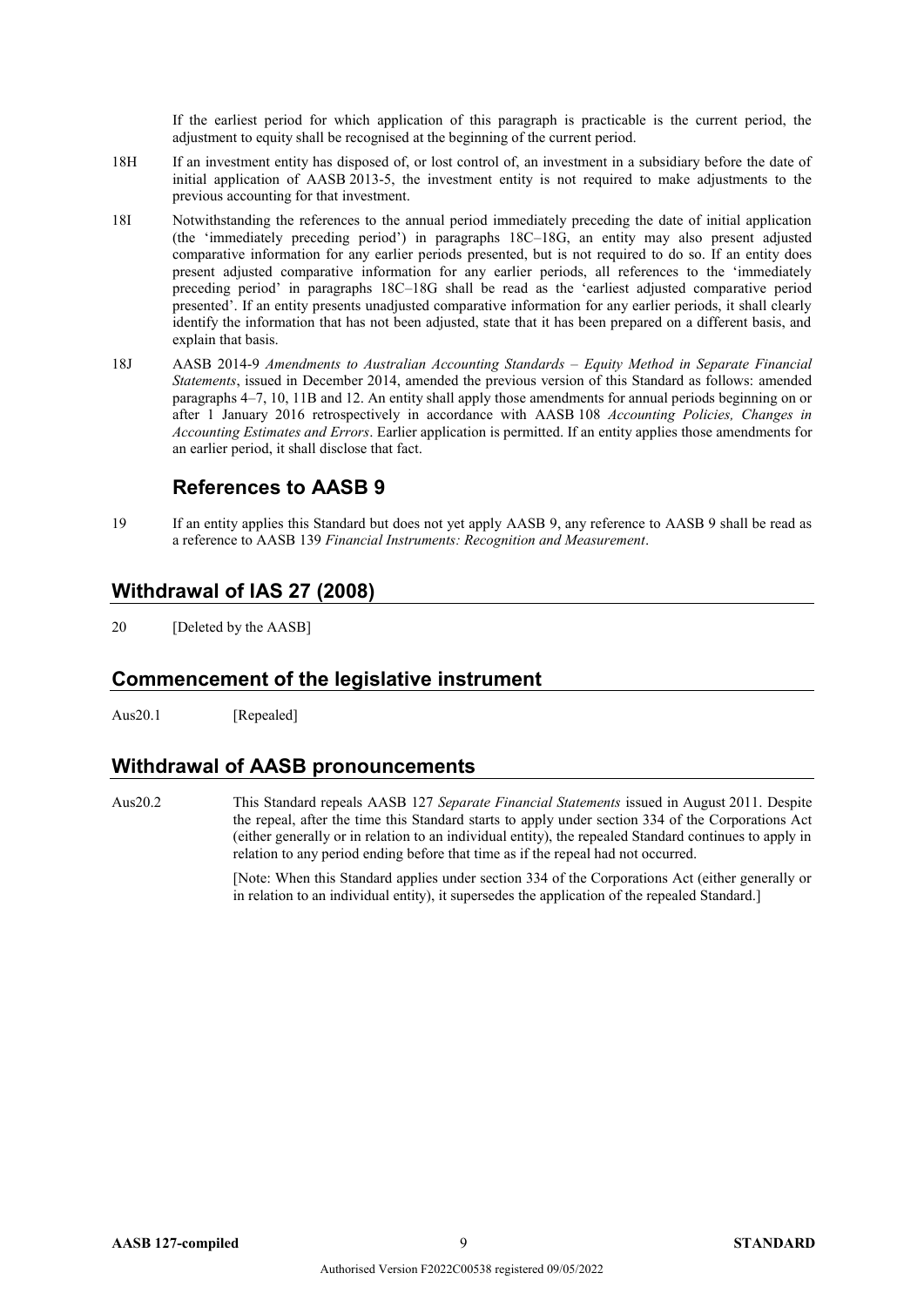## **Appendix A Australian simplified disclosures for Tier 2 entities**

*This appendix is an integral part of the Standard.*

**AusA1 Paragraphs 15–17 do not apply to entities preparing general purpose financial statements that apply AASB 1060** *General Purpose Financial Statements – Simplified Disclosures for For-Profit and Not-for-Profit Tier 2 Entities***.**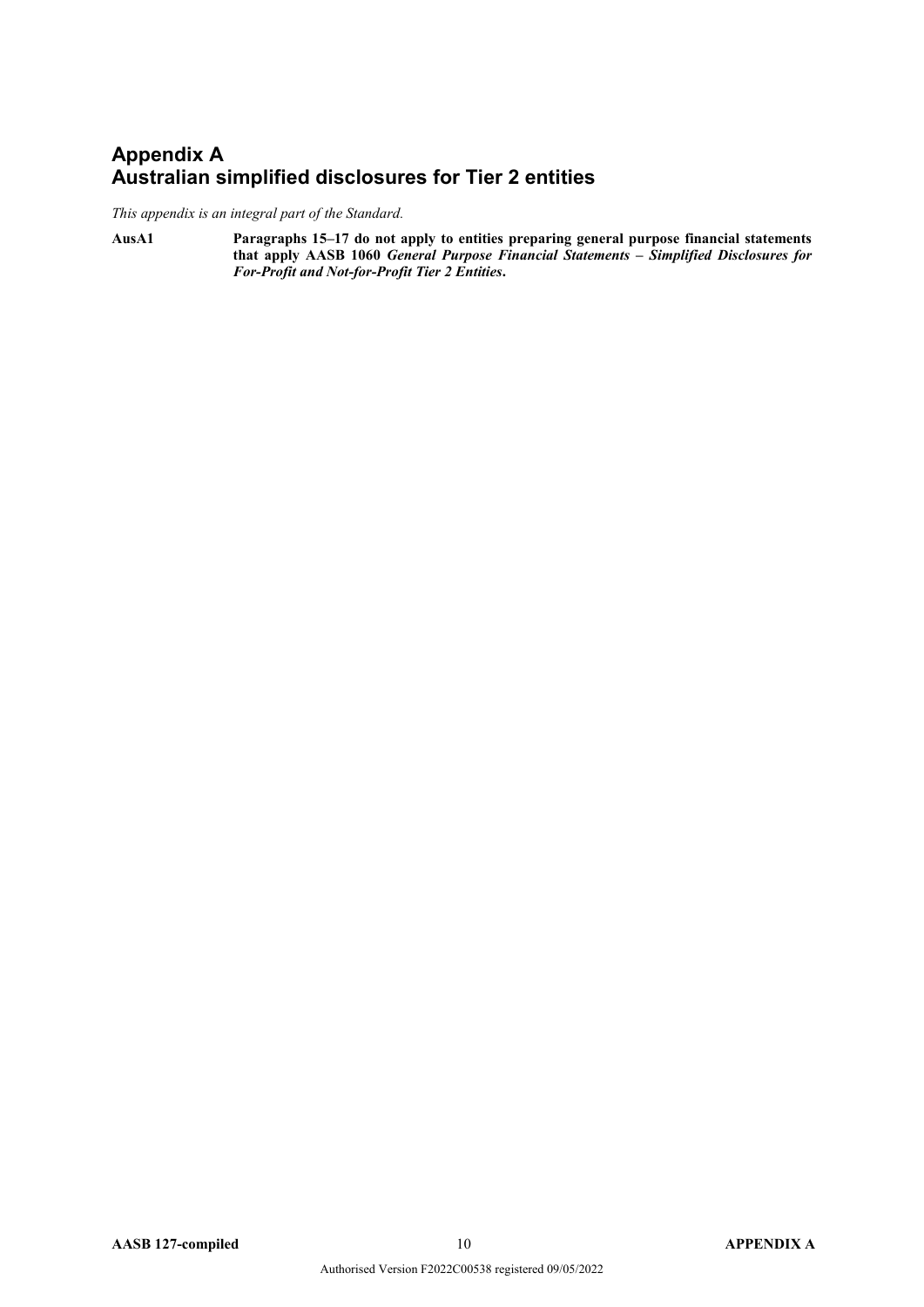# **Compilation details Accounting Standard AASB 127** *Separate Financial Statements* **(as amended)**

#### *Compilation details are not part of AASB 127.*

This compiled Standard applies to annual periods beginning on or after 1 January 2022. It takes into account amendments up to and including 20 December 2021 and was prepared on 7 April 2022 by the staff of the Australian Accounting Standards Board (AASB).

This compilation is not a separate Accounting Standard made by the AASB. Instead, it is a representation of AASB 127 (August 2015) as amended by other Accounting Standards, which are listed in the table below.

## **Table of Standards**

| <b>Standard</b> | Date made   | <b>FRL</b> identifier | Commence-<br>ment date | <b>Effective date</b><br>(annual periods<br>$\ldots$ on or after $\ldots$ ) | Application,<br>saving or<br>transitional<br>provisions |
|-----------------|-------------|-----------------------|------------------------|-----------------------------------------------------------------------------|---------------------------------------------------------|
| AASB 127        | 7 Aug 2015  | F2015L01544           | l 31 Dec 2015          | (beginning) 1 Jan 2016                                                      | see (a) below                                           |
| AASB 1060       | 6 Mar 2020  | F2020L00288           | 30 Jun 2021            | (beginning) 1 Jul 2021                                                      | see (b) below                                           |
| AASB 2021-7     | 20 Dec 2021 | F2021L01883           | 31 Dec 2021            | (beginning) 1 Jan 2022                                                      | see (c) below                                           |

(a) Entities may elect to apply this Standard to annual periods beginning on or after 1 January 2014 but before 1 January 2016.

(b) Entities may elect to apply this Standard to annual periods beginning before 1 July 2021.

(c) Entities may elect to apply this Standard to annual periods beginning before 1 January 2022.

## **Table of amendments**

| <b>Paragraph affected</b> | <b>How affected</b> | By  [paragraph/page]         |
|---------------------------|---------------------|------------------------------|
| 18                        | amended             | AASB 2021-7 [33]             |
| Aus20.1                   | repealed            | Legislation Act 2003, s. 48D |
| Appendix A                | replaced            | AASB 1060 [page 64]          |